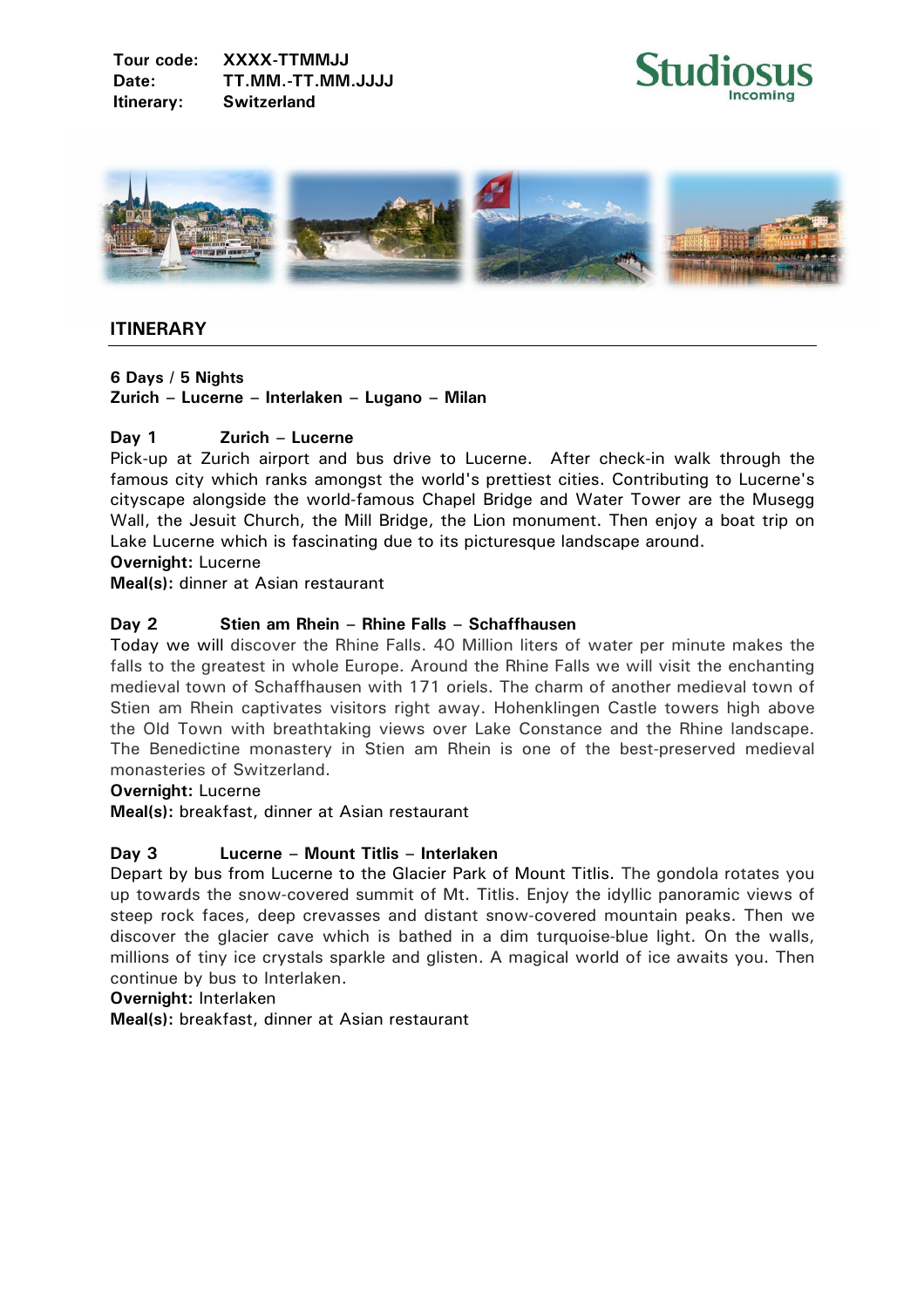

## **Day 4 Jungfraujoch – Top of Europe**

The journey up to Europe's highest railway station is a must for every visitors to the Interlaken holiday region. Step into a world of snow and glaciers on the Jungfraujoch - Top of Europe. Delightful views and stunning stops inside the glacier gallery await you on the 2.5 hour train journey from Interlaken to Europe's highest railway station. **Overnight:** Interlaken

# **Meal(s):** breakfast, lunch on top, dinner at Asian restaurant

### **Day 5 Interlaken – Lugano**

Leave Interlaken by bus to Lugano at the northern side of Lake Lugano in the region of Ticino. We walk through the traffic-free historic town center with its Mediterraneanstyle squares and arcades, and numerous parks with sub-tropical plants such as the Parco Civico. Enjoy the rest of the afternoon on your own for some shopping or a cup of coffee at the beautiful lake side.

**Overnight:** Lugano

**Meal(s):** breakfast, dinner at Asian restaurant

**Day 6 Lugano – Milan**  Transfer to Milan airport for return flight.

**Meal(s):** breakfast